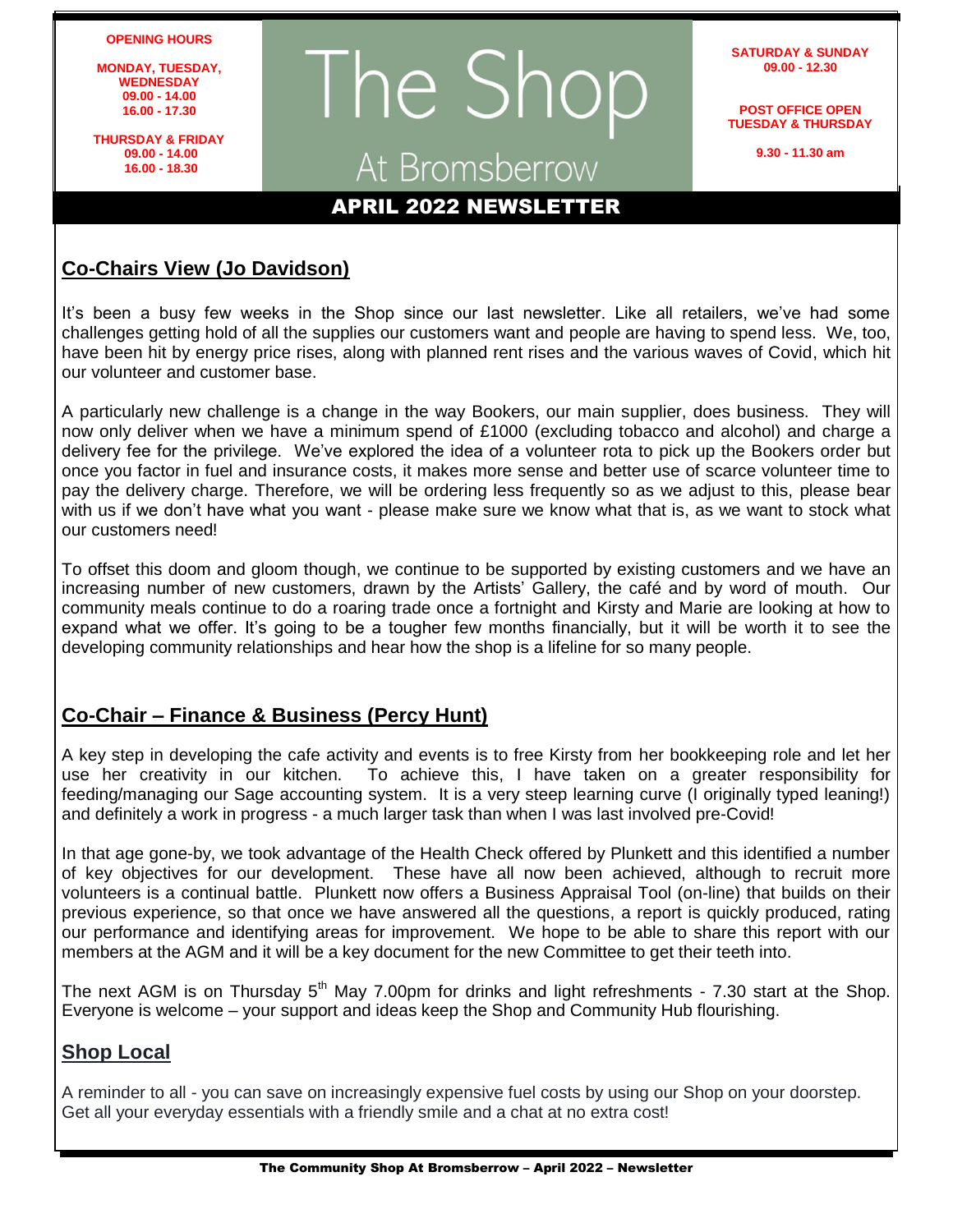### **French Night**

It may have been nearly freezing temperatures outside, but it was warm inside the Shop at our pop up French night on Saturday 2<sup>nd</sup> April. Kirsty, Anne and Moira produced a truly delicious French bistro meal with Cassoulet, Coq au Vin, Goats cheese tarts, Baguettes, Tarte au Pommes and Crème Brûlée. We had a great turn out from the villages and everyone had a good time. Thanks to our community meals stock, we could box up some meals for people who were unwell and couldn't attend on the night. Other lucky customers were able to buy extra portions the following day!

Thanks to all the volunteers who made this happen, before, during and after the event, and thanks to everyone in the community who came and enjoyed themselves. C'est magnifique!



#### **Upcoming Events**

We are able to commit to regular community events now that our café is able to open again. Next diary dates are:

Community Big Breakfast - Saturday 23rd April 10.00 am - 12.00 pm

Italian Night - Saturday  $14<sup>th</sup>$  May - 7.00 pm - 10.30 pm

Details will be advertised on our Facebook and Instagram pages, on our website plus posters in the Shop. Pre-booking is essential, so for more information and to book your place, email hello@theshopatbromsberrow, ring 01531 650744 or drop into the Shop.

#### **Creative Workshops**

Thanks to Minty Fogden, one of our resident artists, we ran three Workshops in the February half-term. They were great fun and some stunning artwork was produced by children and adults. We'll be running more, so even if you've not touched a paintbrush since school, have a go at it.

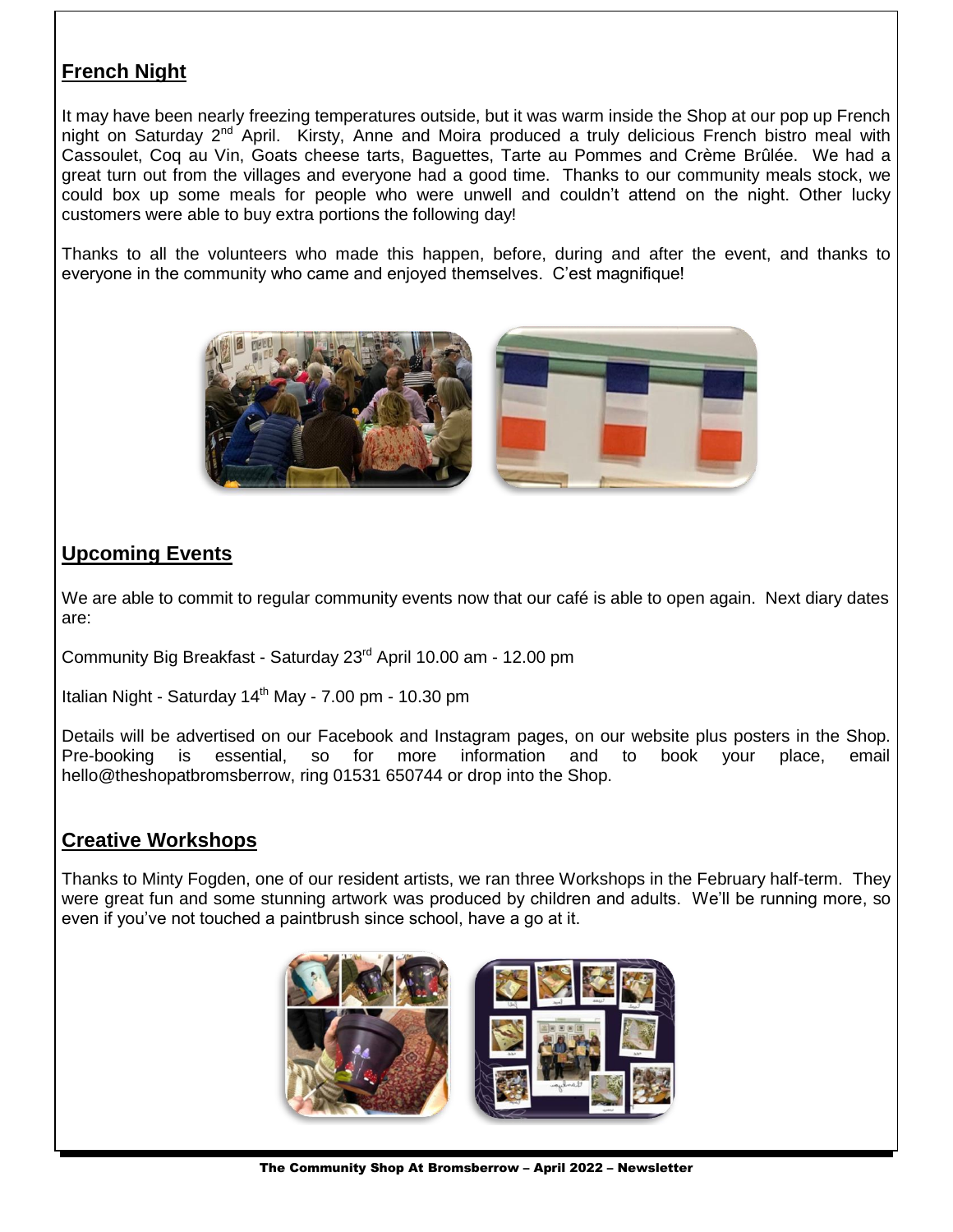#### **Bromesberrow Village Hall News**

To mark the Platinum Jubilee of Queen Elizabeth 11, we will be planting a tree for 'The Queen's Green Canopy' at the village hall on Saturday 23rd April (St George's Day) between 11.00 am and 12 noon.



The Annual General Meeting of the Village Hall Committee will be held on Wednesday  $27<sup>th</sup>$  April at 7.30 pm. Everyone from the village is welcome to come along and we are particularly keen to hear from any younger members of the community. The current Committee is very small and no longer able to host any significant events at the Hall, so if any of you would like to join the Committee to help with such events, you would be very welcome.

#### **Queen's Diamond Jubilee Celebration 4th June (Percy Hunt)**

At present nothing has been arranged. Neither the Village Hall Committee, nor the Shop Management Committee, has the capacity to tackle this. I view this as a Village Initiative and it does require a small team from across the village to get things moving; so if there is a desire to celebrate the Queen's 70 years of duty and devotion, they need to say so. I think we all have experience of daunting tasks that suddenly melt and give great enjoyment once a team gets motivated. In the first instance, please contact Jo or Percy with a view to creating a team and having a gathering.

#### **Book Club**

The book club was formed very recently and so far we have read three books. We are a small group at the moment and meet once a month on a Monday afternoon in The Snug at The Shop. We indulge in a good chat about the book, drink tea and munch the odd biscuit or two! It's a very friendly group and all are welcome. We meet at 2.30 pm for about an hour or so and the next meeting will be on the 25th of April when we will be discussing 'The Hoarder' by Jess Kidd. Our May book is by Ann Tyler – 'A Spool of Blue Thread'. We get our books from the library and they are reading sets recommended by them. They have an extensive list of books and the choice is varied. If you would like to join us, please contact Jackie on 01531 890385.